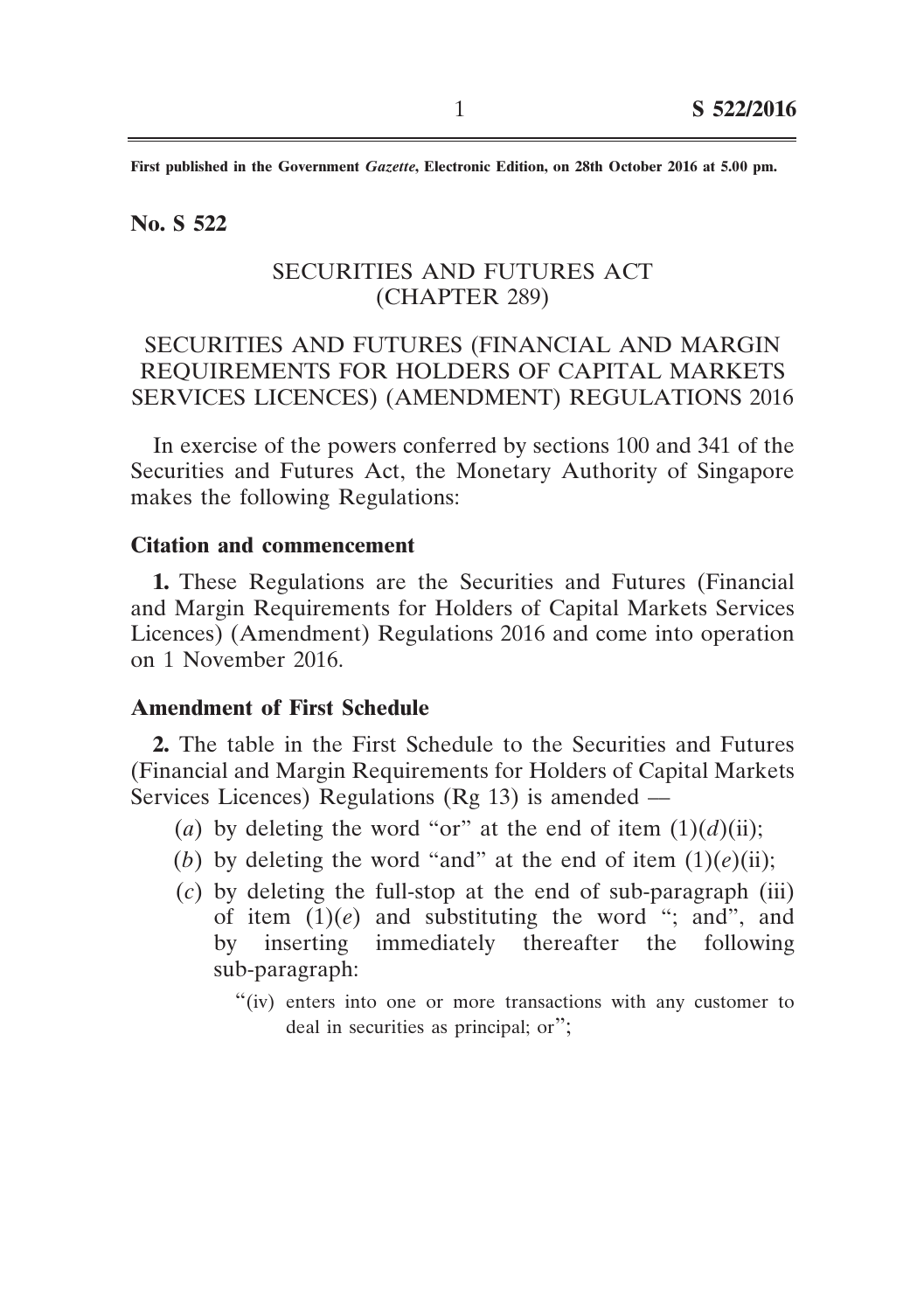"

(*f*) the applicant —  $\qquad$  \$50,000

- (i) does not carry any customer's positions in securities, margins or accounts in the applicant's own books;
- (ii) deals in securities only with accredited investors or institutional investors;
- (iii) does not accept money or assets from any customer as settlement of, or as a margin for, or to guarantee or secure, any contract for the purchase or sale of securities by that customer; and
- (iv) does not enter into any transaction with any customer to deal in securities as principal.

";

- (*e*) by deleting the word "or" at the end of item  $(2)(d)(ii)$ ;
- (*f*) by deleting the word "and" at the end of item  $(2)(e)(ii)$ ;
- $(g)$  by deleting the full-stop at the end of sub-paragraph (iii) of item  $(2)(e)$  and substituting the word "; and", and by inserting immediately thereafter the following sub-paragraph:
	- "(iv) enters into one or more transactions with any customer to deal in futures contracts as principal; or"; and